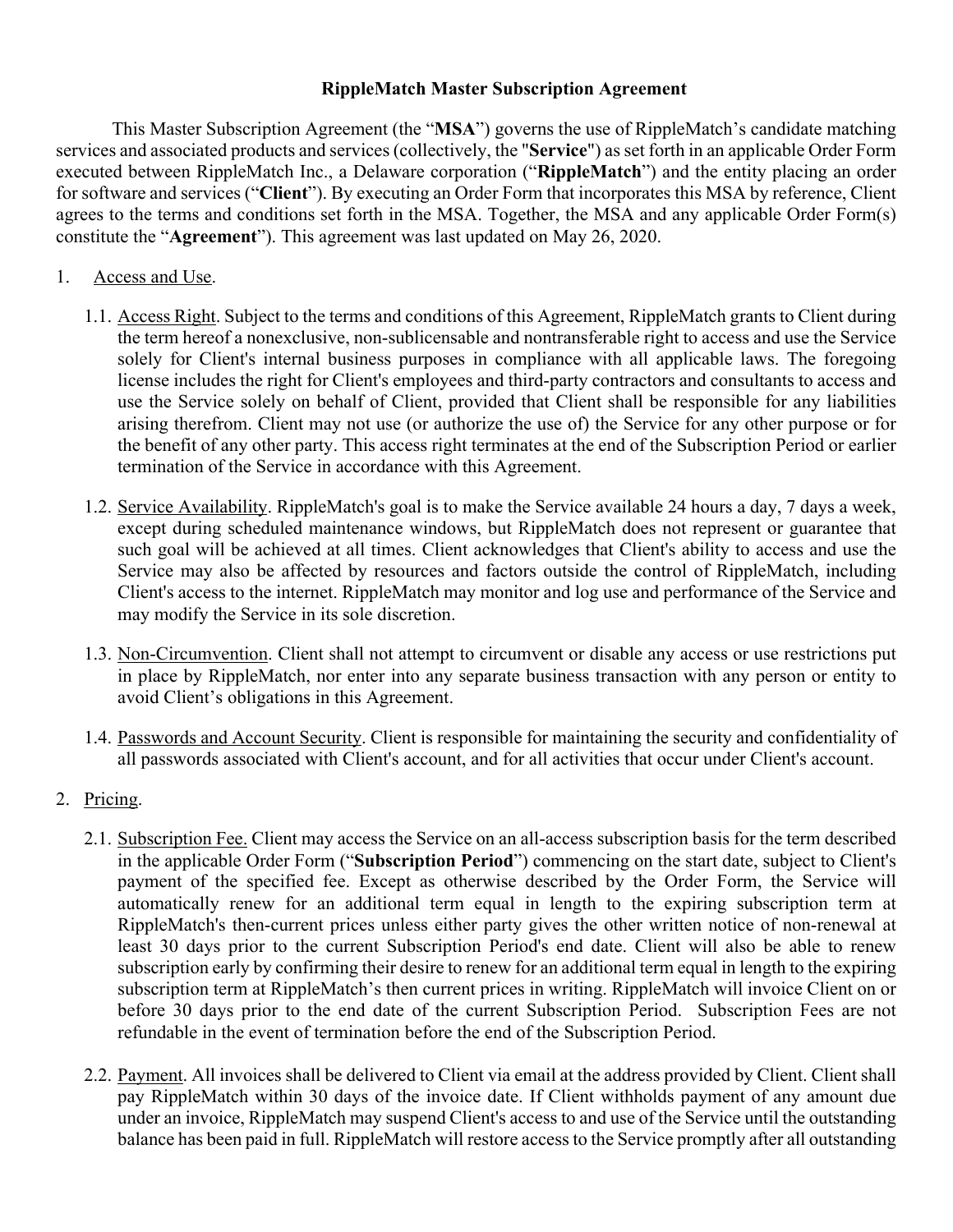amounts owed have been paid. The fees payable hereunder exclude all applicable sales, use and other taxes, and Client will be responsible for payment of all such taxes, fees, duties and charges, and any related penalties and interest, that may arise from Client's use of the Service.

- 2.3. Confidentiality. Client shall maintain the privacy and confidentiality of (a) any confidential or proprietary information, source code, software tools, designs, schematics, plans or any other information relating to any technical or marketing or business plan or financial or personnel information relating to RippleMatch, its present or future products, services, sales, suppliers, clients, employees, investors or business, or any similar information and (b) the identity, personal information and resume of any candidate submitted by RippleMatch to Client in the course of provision of the Services ("**Confidential Information**"). If Client is required by a subpoena or court order to disclose Confidential Information, Client shall provide RippleMatch with prior sufficient notice to allow RippleMatch to seek a protective order.
- 3. Intellectual Property Rights.
	- 3.1. Reservation of Rights. All rights not expressly granted herein are reserved by RippleMatch, including, but not limited to, the unrestricted right to grant access to the Service to third parties in any form anywhere. Nothing in this Agreement is intended by the parties to constitute a sale of software.
	- 3.2. Title. The Service (including the software and associated documentation underlying the Service and the candidate information) are the valuable proprietary and trade secret information and property of RippleMatch or its licensors. Title, ownership rights and intellectual property rights, including but not limited to, copyright and patent rights, in the Service, and all derivatives thereof, shall remain with RippleMatch and its licensors. Client will not take any action to jeopardize, limit or interfere in any manner with such ownership or other rights.
	- 3.3. Marks. The trademarks, logos and service marks ("**Marks**") displayed in the Service and on RippleMatch's website are the property of RippleMatch or third parties. Client shall not use any Mark (or allow the use of any Mark by any of Client's third-party contractors or consultants) without the prior written consent of RippleMatch or applicable third-party owner of the Mark.
	- 3.4. Publicity. RippleMatch may include Client's name and corporate logos on its website, client list, corporate brochure and other printed materials.
	- 3.5. Feedback. Client hereby grants RippleMatch the right to use (without charge) any feedback, ideas or other suggestions communicated by Client to RippleMatch.
- 4. No Warranty.

THE SERVICE AND ANY RELATED SERVICES ARE PROVIDED ON AN "AS IS" AND "AS AVAILABLE" BASIS, WITHOUT WARRANTY OF ANY KIND, WHETHER WRITTEN OR ORAL, EXPRESS OR IMPLIED. RIPPLEMATCH DISCLAIMS ALL IMPLIED WARRANTIES, INCLUDING BUT NOT LIMITED TO ALL WARRANTIES OF TITLE, NON-INFRINGEMENT, MERCHANTABILITY AND FITNESS FOR A PARTICULAR PURPOSE. RIPPLEMATCH DOES NOT REPRESENT OR WARRANT THAT THE SERVICE WILL MEET CLIENT'S NEEDS OR REQUIREMENTS, THAT ANY INFORMATION OBTAINED THROUGH USE OF THE SERVICE WILL BE ACCURATE OR RELIABLE, THAT USE OF THE SERVICE WILL BE UNINTERRUPTED, TIMELY, SECURE OR FREE FROM ERROR, OR THAT ALL DEFECTS IN THE SERVICE WILL BE CORRECTED.

5. Termination.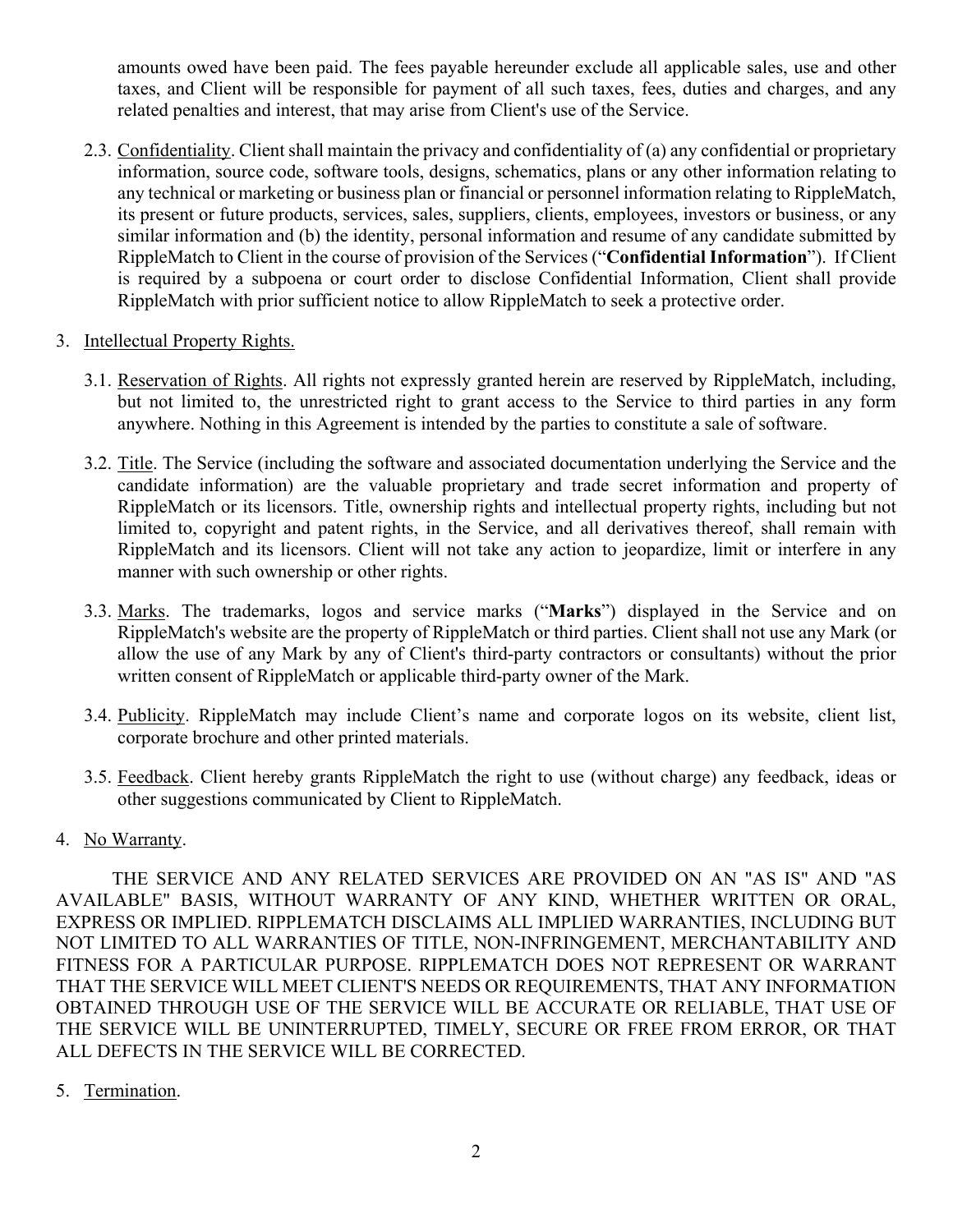- 5.1. Subject to earlier termination as provided below, this Agreement is for the Initial Service Term as specified in the Order Form.
- 5.2. In addition to any other remedies it may have, either party may also terminate this Agreement upon thirty (30) days' notice (or without notice in the case of nonpayment), if the other party materially breaches any of the terms or conditions of this Agreement. Upon the expiration or termination of this Agreement, RippleMatch will disable Client's online access to the Service. Customer will pay in full for the Services up to and including the last day on which the Services are provided. All sections of this Agreement which by their nature should survive termination will survive termination, including, without limitation, accrued rights to payment, confidentiality obligations, warranty disclaimers, and limitations of liability.
- 6. Risk of Loss and Limitation of Liability.
	- 6.1. Risk of Loss. Client accepts all risk of loss or damage to the computer systems or other devices of Client and of Client's third-party contractors and consultants, or loss of data, which results from or in connection with use of the Service by Client and/or Client's third-party contractors and consultants.
	- 6.2. Limitation of Liability. IN NO EVENT WILL RIPPLEMATCH BE LIABLE FOR ANY LOST PROFITS; LOSS OR CORRUPTION OF DATA; LOSS OR INTERRUPTION OF BUSINESS, GOODWILL OR REPUTATION; OR FOR ANY OTHER CONSEQUENTIAL, INDIRECT, INCIDENTAL OR SPECIAL DAMAGES OF ANY KIND EVEN IF RIPPLEMATCH HAS BEEN ADVISED OF THE POSSIBILITY OF SUCH DAMAGES. IN NO EVENT WILL RIPPLEMATCH'S TOTAL CUMULATIVE LIABILITY UNDER THIS AGREEMENT FROM ALL CAUSES OF ACTION OF ANY KIND, INCLUDING TORT, CONTRACT, NEGLIGENCE AND STRICT LIABILITY, EXCEED THE AMOUNTS PAID TO RIPPLEMATCH BY CLIENT FOR ACCESS TO THE SERVICE DURING THE THREE (3) MONTHS IMMEDIATELY PRIOR TO THE DATE THE CLAIM AROSE. Client acknowledges and agrees that the foregoing limitations of liability are essential elements of the bargain and that in the absence of such limitations, the financial and other terms of this Agreement would be substantially different.
- 7. Indemnification.
	- 7.1. Client acknowledges that by making the Service available, RippleMatch does not assume any responsibility or liability for the risks associated with Client's business. Client shall defend, indemnify and hold harmless RippleMatch and its affiliates, officers, directors, employees, agents and representatives from and against all claims by third parties arising out of or relating in any way to the conduct of Client's business or the use of or inability to use the Service, and all associated losses, costs, damages and settlements, including legal fees and expenses.
	- 7.2. RippleMatch shall hold Client harmless from liability to third parties resulting from infringement by the Service of any United States patent or of any copyright or from misappropriation of any trade secret, provided RippleMatch is promptly notified of any and all threats, claims and proceedings related thereto and given reasonable assistance and the opportunity to assume sole control over defense and settlement. RippleMatch will not be responsible for any settlement it does not approve in writing.
- 8. Representations and Warranties.

 Client represents and warrants that (1) it has full authority to execute this Agreement; (2) it shall comply with all laws applicable to the operation of its business and use of the Service including laws relating to nondiscriminatory hiring practices; (3) it is not a party to any contract that would prohibit it from performing its